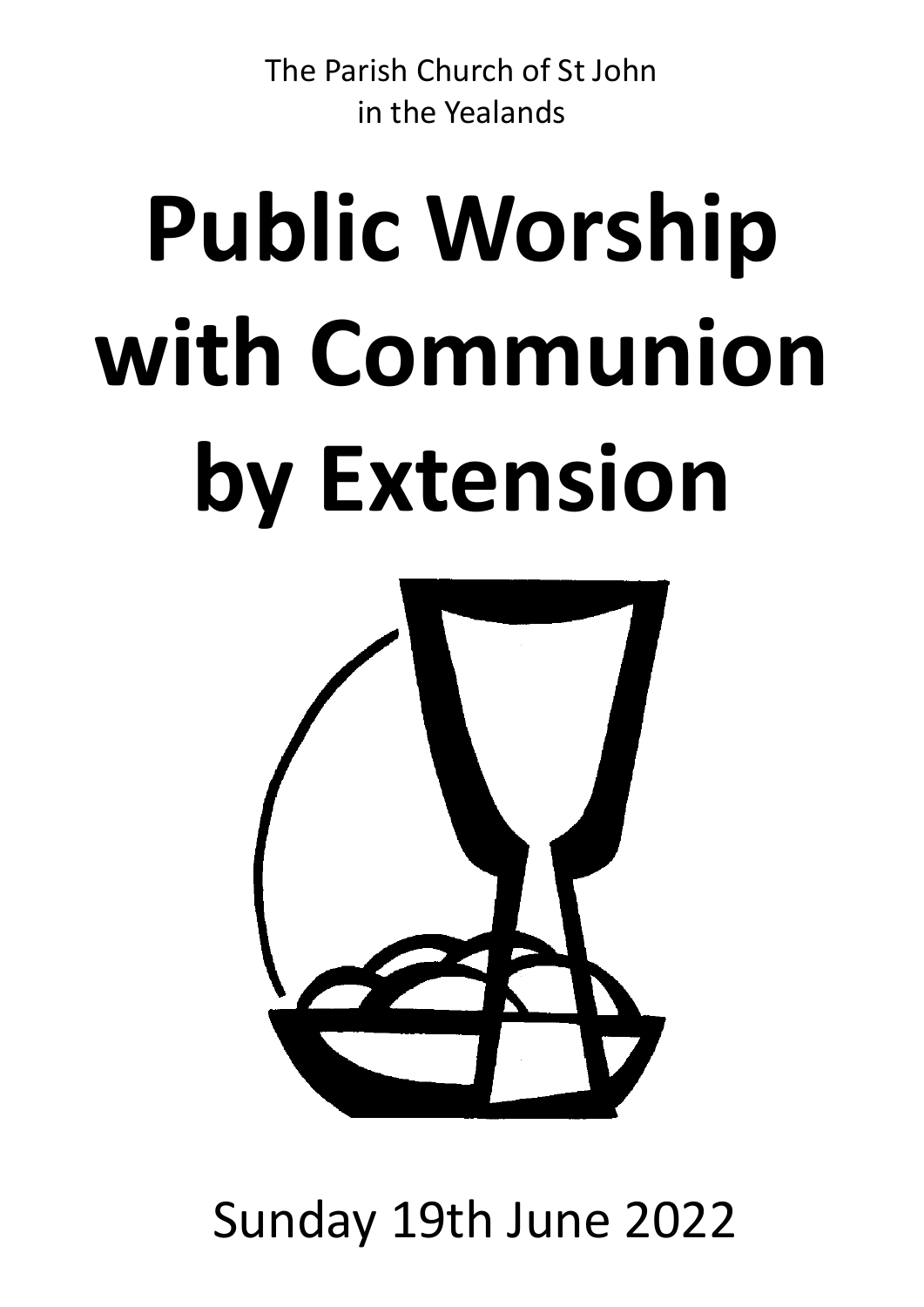# *Welcome to our worship today*

We gather as God's people to celebrate together the Eucharist.

Please note the following guidelines for worship in the building. These are gestures of the care we have for one another.

- You are welcome to wear a face covering.
- At the Peace you are invited to acknowledge the presence of Christ in your neighbour with a visual sign of peace.
- Communion is offered in both kinds (bread and wine). It is perfectly valid to receive communion in one kind (bread only) and you may prefer to continue to do this.
- If you wish to come forward to receive a blessing please keep you arms by your side or folded across your chest to indicate this.
- Follow the directions of the Welcomers when coming forward for Communion;
- Large print service booklets and weekly sheets are available.
- If you use a hearing aid, please switch to the T position to use the loop system.

Thank you for your financial support of God's Church here at St John's. If you wish to make a donation at this service, the collection is received during the offertory hymn. If you give online small cards are available to place in the collection basket to represent your giving.

If you wish to give online today please use the SumUp contactless card reader at the back of the church.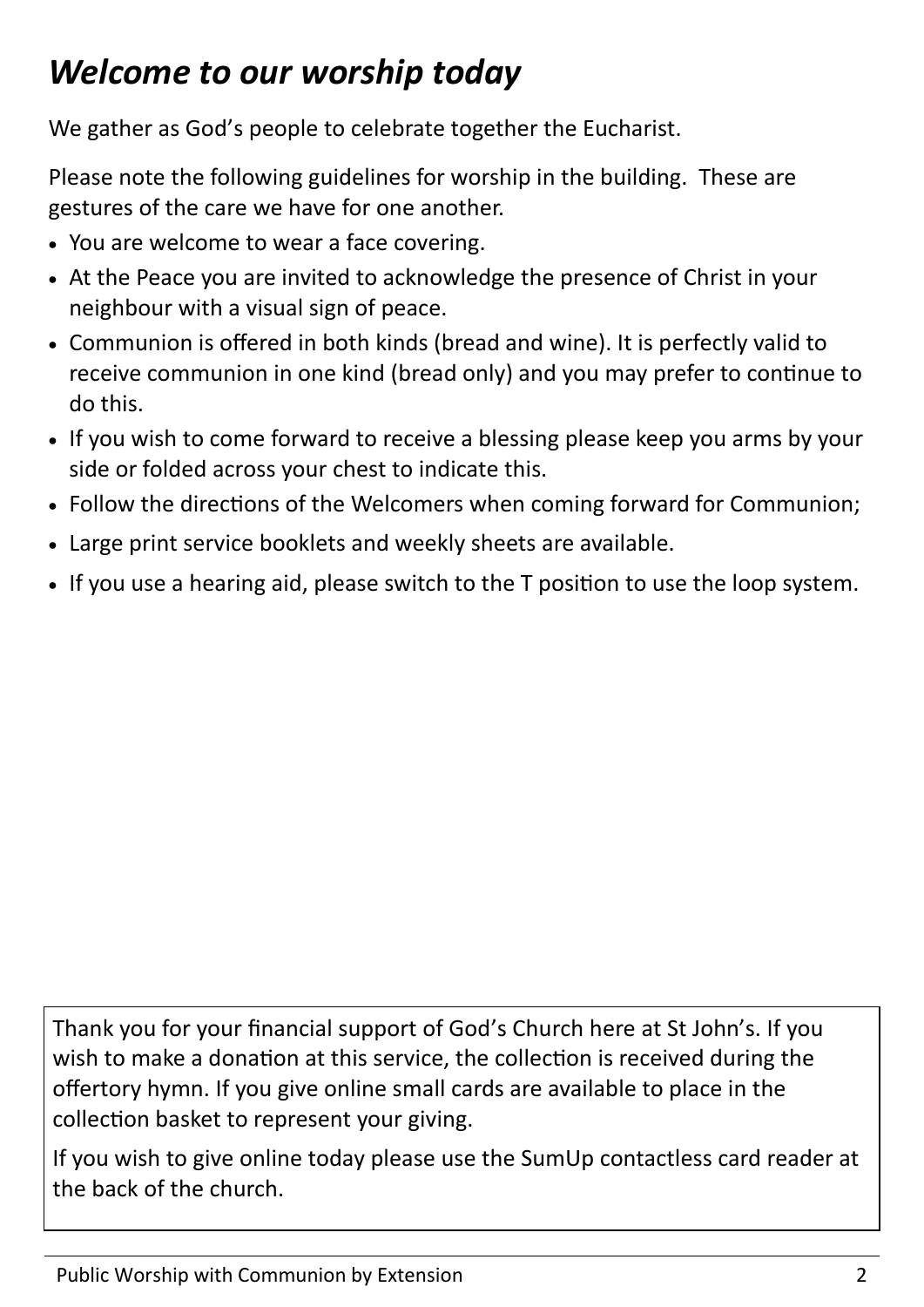## *The Gathering*

*The people are greeted informally and a hymn is sung.*

**Hymn** Father, Lord of all Creation

1 Father, Lord of all Creation, ground of Being, Life and Love; height and depth beyond description only life in you can prove: you are mortal life's dependence: thought, speech, sight are ours by grace; yours is every hour's existence, Sovereign Lord of time and space.

2 Jesus Christ, the Man for Others, we, your children, make our prayer: help us love as sisters, brothers all whose burdens we can share. Where your name binds us together you, Lord Christ, will surely be; where no selfishness can sever there your love the world may see.

3 Holy Spirit, rushing, burning wind and flame of Pentecost, fire our hearts afresh with yearning to regain what we have lost. May your love unite our action, nevermore to speak alone: God, in us abolish faction, God, through us your love make known.

*Stewart Cross*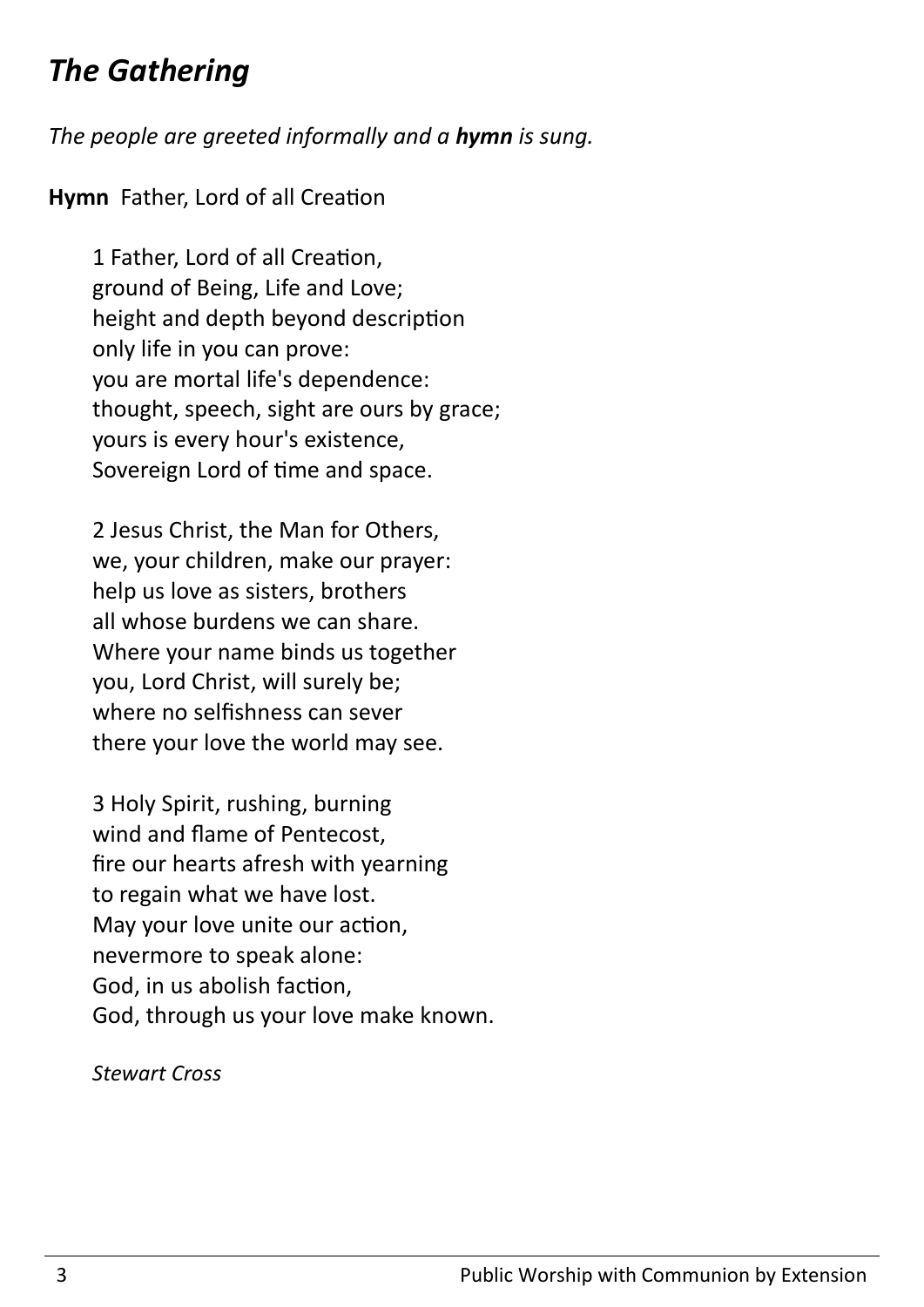## *The minister may say*

We meet in the name of the living God, who is Father, Son and Holy Spirit.

### *All* **Amen.**

## *The minister continues*

The Lord be with you

## *All* **and also with you.**

## *The minister continues*

Brothers and sisters, in the Gospel of Saint Luke we read:

At supper with his disciples on the night he was betrayed Jesus took a cup, and after giving thanks he said, 'Take this and share it; for I tell you that from now on I will not drink of the fruit of the vine until the kingdom of God comes.' Then he took a loaf of bread, and when he had given thanks, he broke it and gave it to them, saying, 'This is my body, which is given for you. Do this in remembrance of me.'

We have come together in our Father's presence to offer him praise and thanksgiving, to hear and receive his holy Word, to bring before him the needs of the world and to ask his forgiveness of our sins. In union with those who have celebrated the Eucharist at St Oswald's we seek God's grace in Holy Communion. For as often as we eat this bread and drink this cup in obedience to his command, we proclaim the Lord's death until he comes.

## **Prayers of Penitence**

## *The minister introduces the confession with these or other suitable words*

God so loved the world that he gave his only Son Jesus Christ to save us from our sins, to be our advocate in heaven, and to bring us to eternal life.

Let us confess our sins in penitence and faith, firmly resolved to keep God's commandments and to live in love and peace with all.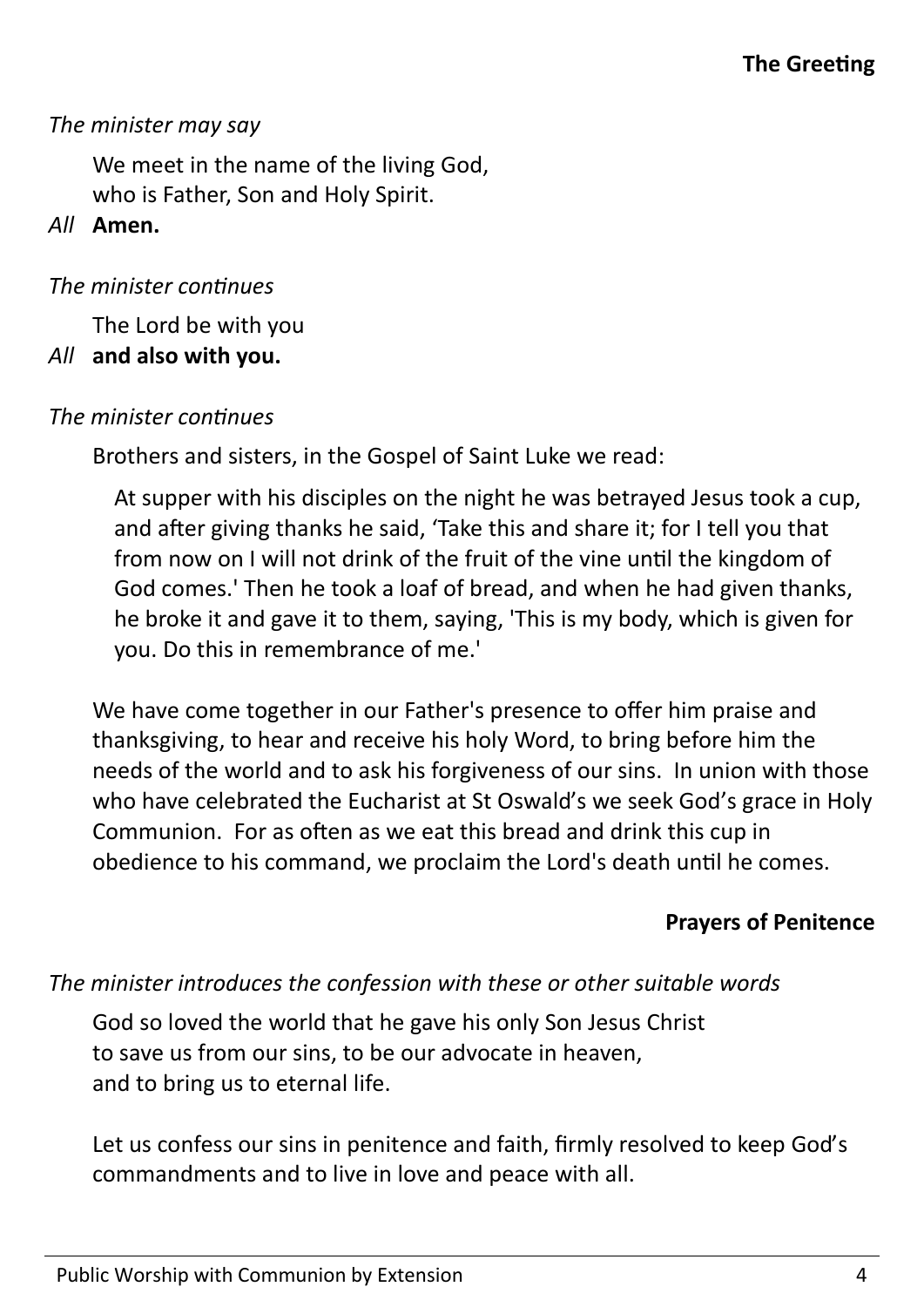When we have failed to be open to the needs and beliefs of others. Lord, have mercy.

## *All* **Lord, have mercy.**

When we have failed to show kindness and generosity. Christ, have mercy.

## *All* **Christ, have mercy.**

When we have failed to trust in God and in our eternal destiny. Lord, have mercy.

#### *All* **Lord, have mercy.**

## *The minister says*

May almighty God, who forgives all who truly repent, have mercy upon us, pardon and deliver us from all our sins, confirm and strengthen us in all goodness, and keep us in life eternal; through Jesus Christ our Lord.

*All* **Amen.**

**The Gloria**

#### *The following is sung*

**Glory in the highest, to the God of heaven! Peace to all your people on the earth be given! Mighty God and Father, thanks and praise we bring, singing Alleluia to our heavenly King.** 

**Jesus Christ is risen, God the Father's Son! With the Holy Spirit, you are Lord alone! You were killed for sinners, all our guilt to bear, show us now your mercy, Lord receive our prayer.** 

**Christ the world's true Saviour, high and holy one, seated now and reigning from your Father's throne, Lord and God, we praise you! Highest heaven adores, in the Father's glory all the praise be yours.**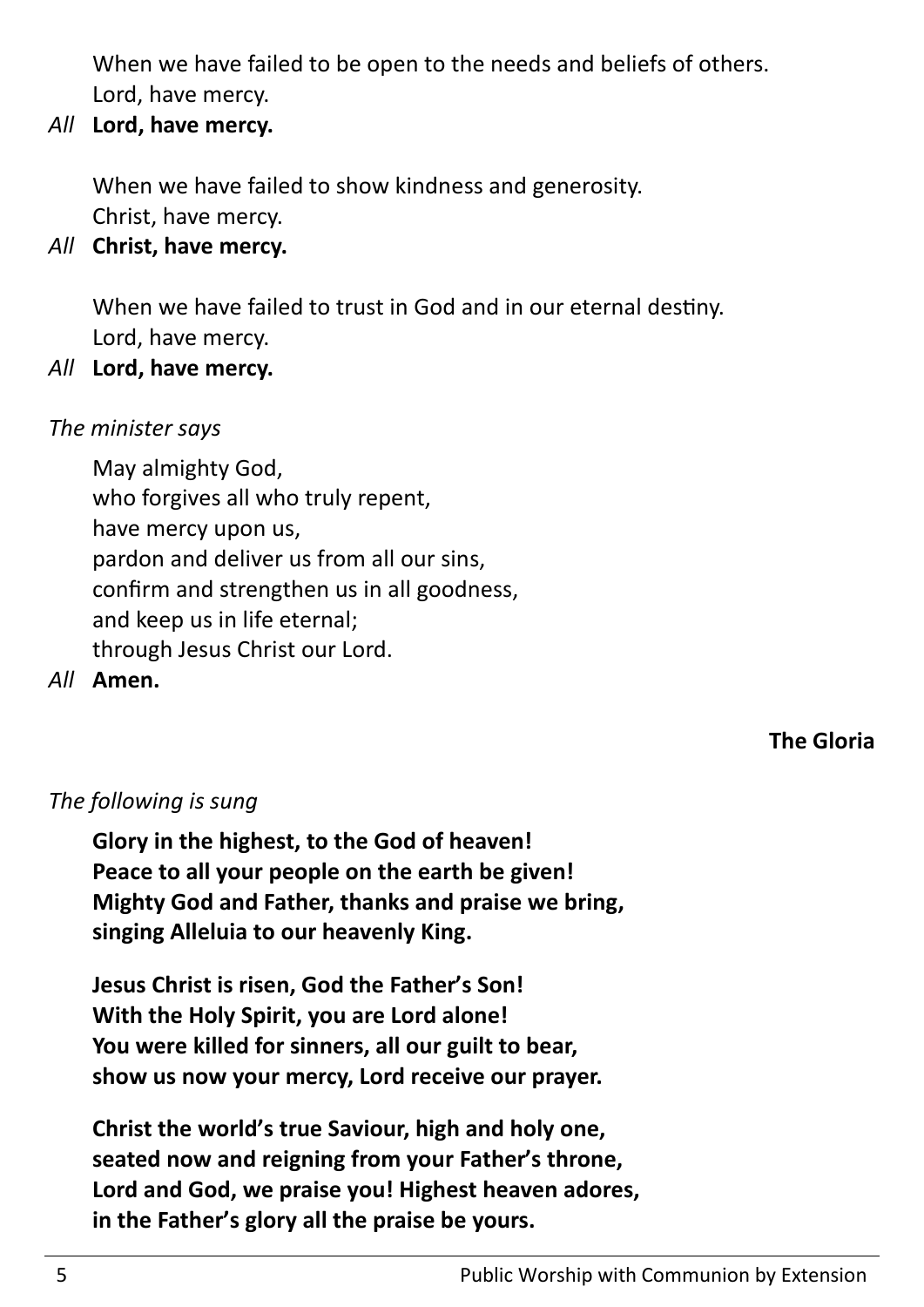*The minister introduces a period of silent prayer with the words 'Let us pray'.* 

God of truth, help us to keep your law of love and to walk in ways of wisdom, that we may find true life in Jesus Christ your Son.

*All* **Amen.**

## *The Liturgy of the Word*

#### **Readings**

*Isaiah 65.1-9; Galatians 3.23-end*

## *At the end of each the reader says*

This is the word of the Lord.

## *All* **Thanks be to God.**

**Hymn** As the deer pants for the water

1 As the deer pants for the water so my soul longs after you. You alone are my heart's desire and I long to worship you.

*You alone are my strength my shield. to you alone may my spirit yield. You alone are my heart's desire and I long to worship you*.

2 I want you more than gold or silver only you can satisfy You alone are the real joy giver and the apple of my eye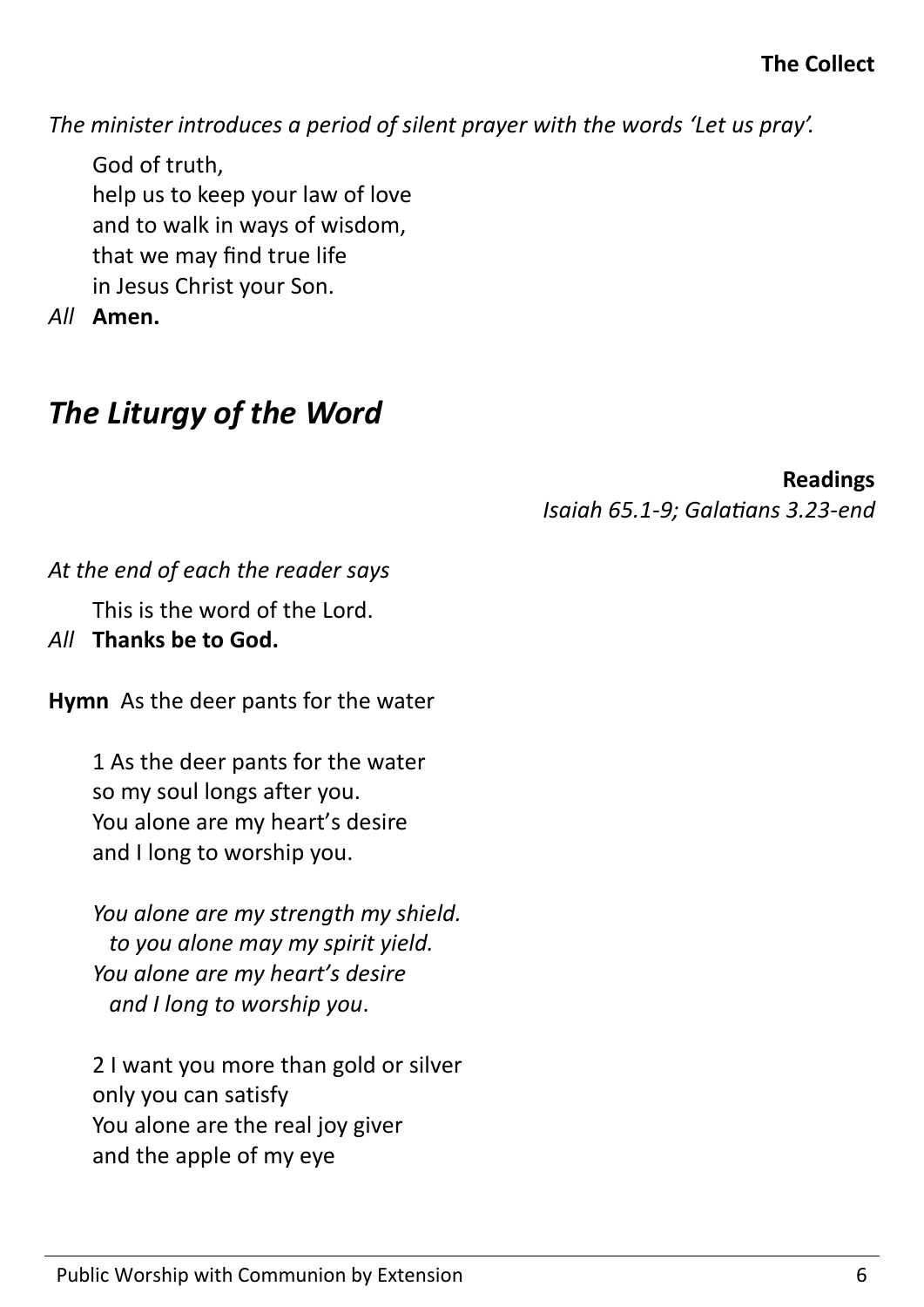3 You're my friend and you are my brother even though you are a king. I love you more than any other so much more than anything.

*Martin J. Nystrom*

**Gospel Reading**

*Luke 8.26-39*

*An acclamation heralds the Gospel reading using the following words*

Alleluia, alleluia.

Open our hearts, O Lord, to accept the words of your Son.

*All* **Alleluia.**

*When the Gospel is announced the reader says*

The Lord be with you.

*All* **And also with you.**

Hear the Gospel of our Lord Jesus Christ according to Luke.

*All* **Glory to you, O Lord.**

*At the end*

This is the Gospel of the Lord.

*All* **Praise to you, O Christ.**

*After the sermon we keep a short time of quiet.* 

**The Creed**

**Sermon**

*All* **We believe in one God, the Father, the Almighty, maker of heaven and earth, of all that is, seen and unseen. We believe in one Lord, Jesus Christ, the only Son of God, eternally begotten of the Father,**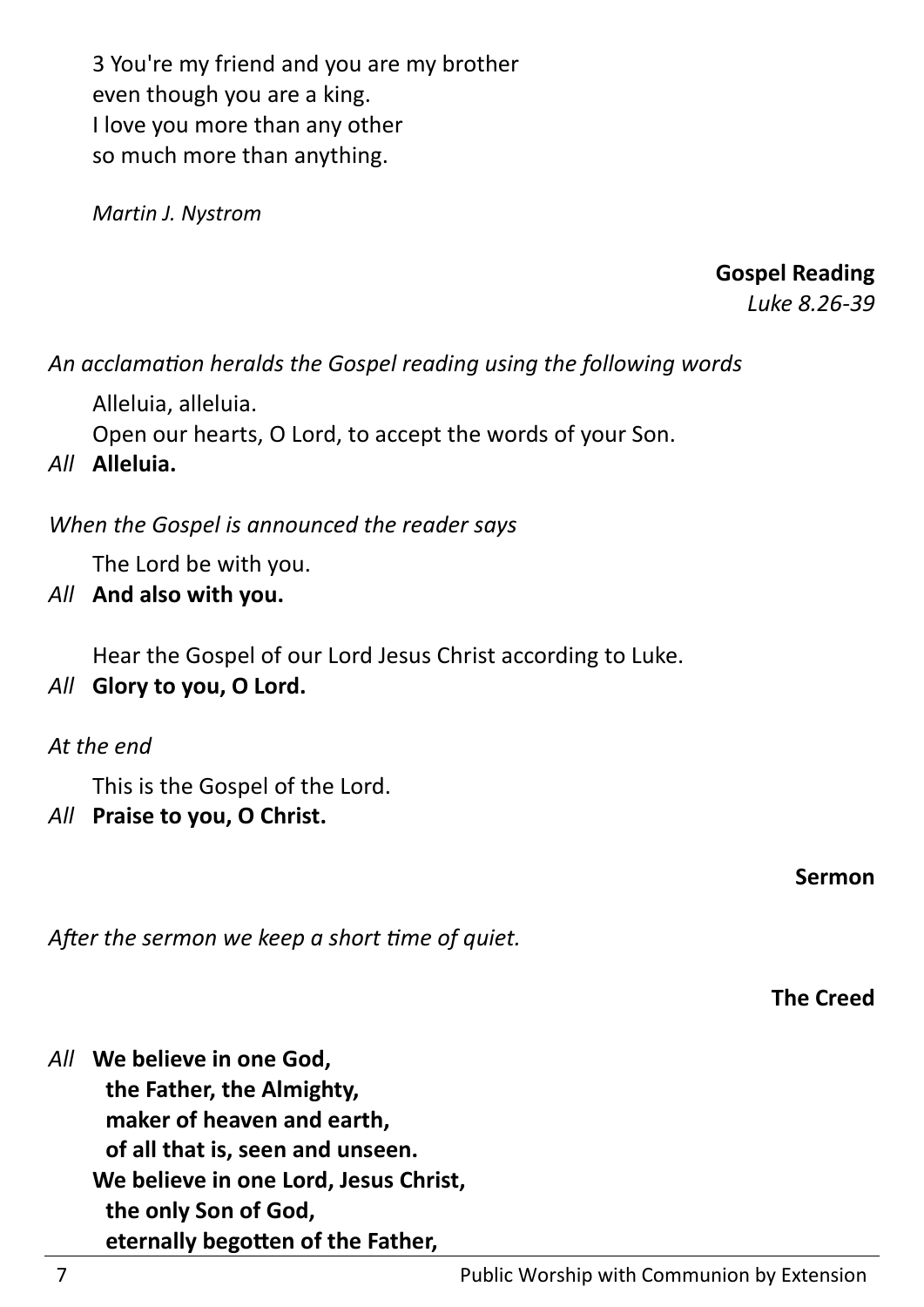**God from God, Light from Light, true God from true God, begotten, not made, of one Being with the Father; through him all things were made. For us and for our salvation he came down from heaven, was incarnate from the Holy Spirit and the Virgin Mary and was made man. For our sake he was crucified under Pontius Pilate; he suffered death and was buried. On the third day he rose again in accordance with the Scriptures; he ascended into heaven and is seated at the right hand of the Father. He will come again in glory to judge the living and the dead, and his kingdom will have no end. We believe in the Holy Spirit, the Lord, the giver of life, who proceeds from the Father and the Son, who with the Father and the Son is worshipped and glorified, who has spoken through the prophets. We believe in one holy catholic and apostolic Church. We acknowledge one baptism for the forgiveness of sins. We look for the resurrection of the dead, and the life of the world to come. Amen.**

#### **Prayers of Intercession**

#### *A minister introduces the prayers with these words*

With faith and love and in union with Christ, let us pray to the Lord.

*The prayers include the response*

Lord, in your mercy,

*All* **hear our prayer.**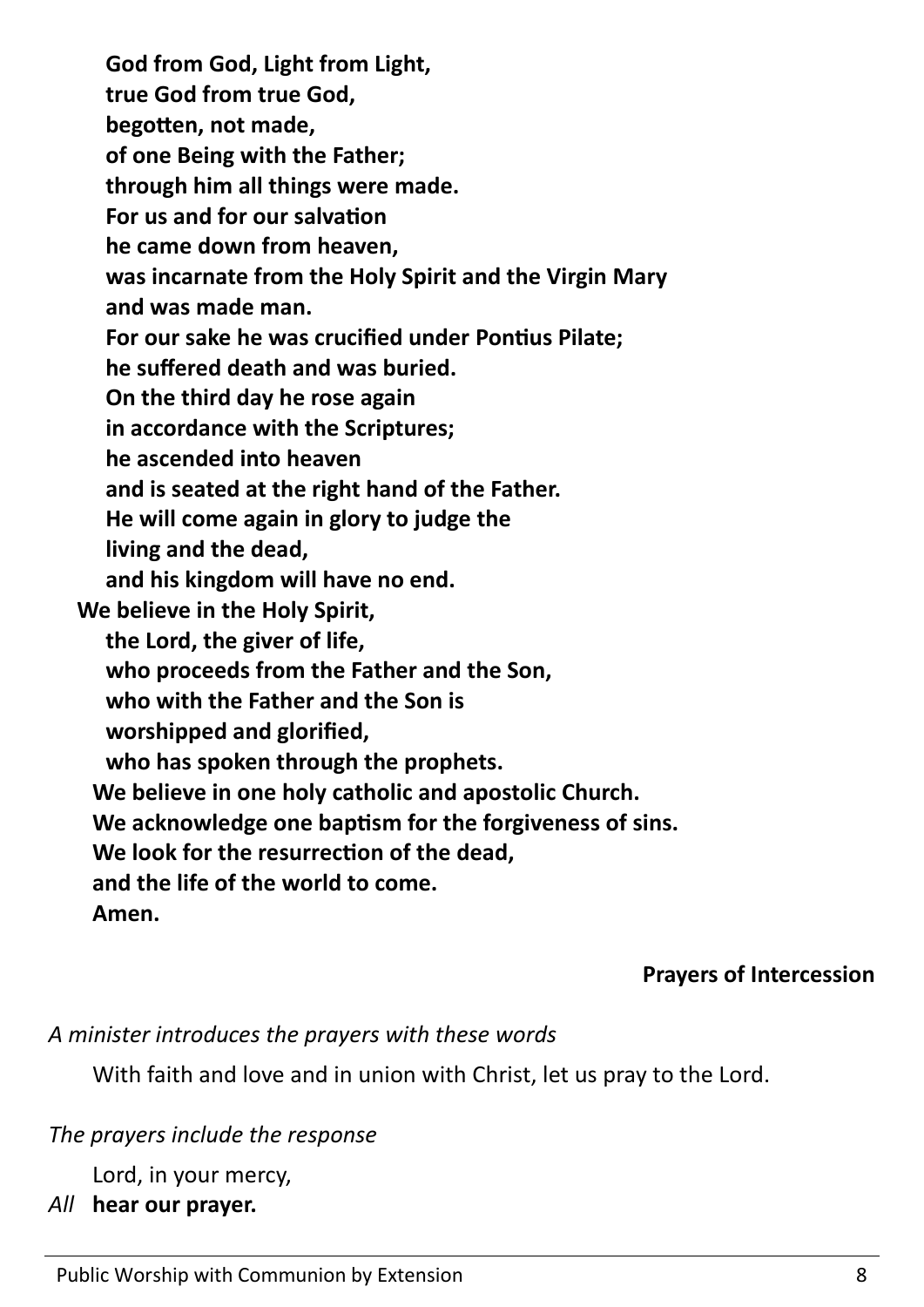*and end with*

Merciful Father,

*All* **accept these prayers for the sake of your Son our Saviour Jesus Christ. Amen.**

# *The Liturgy of the Sacrament*

**The Peace**

## *The minister introduces the Peace with these words*

In fellowship with the whole Church of God, with all who have been brought together by the Holy Spirit to worship on this day, and particularly with our brothers and sisters at St Oswald's who have celebrated the Eucharist, let us rejoice that we are called to be part of the body of Christ.

*All* **Though we are many, we are one body, because we all share in one bread.** 

The peace of the Lord be always with you

*All* **and also with you.**

**Preparation of the Table**

**Hymn** Dear Lord and Father of mankind

1 Dear Lord and Father of mankind, forgive our foolish ways; re-clothe us in our rightful mind, in purer lives thy service find, in deeper reverence praise.

2 In simple trust like theirs who heard, beside the Syrian sea, the gracious calling of the Lord, let us, like them, without a word rise up and follow thee.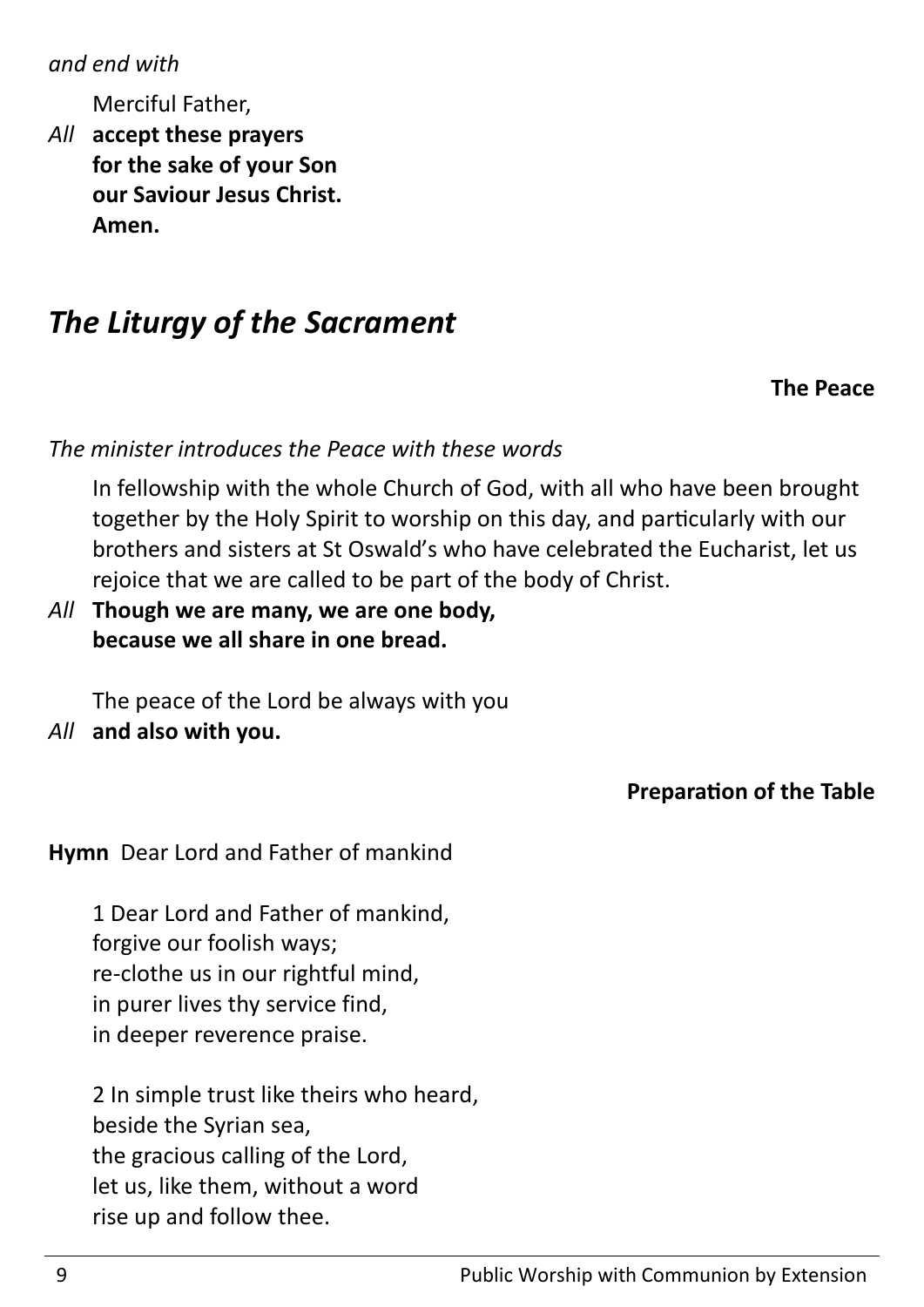3 O Sabbath rest by Galilee! O calm of hills above, where Jesus knelt to share with thee the silence of eternity, interpreted by love!

4 Drop thy still dews of quietness, till all our strivings cease; take from our souls the strain and stress, and let our ordered lives confess the beauty of thy peace.

5 Breathe through the heats of our desire thy coolness and thy balm; let sense be dumb, let flesh retire; speak through the earthquake, wind, and fire, O still small voice of calm.

*John Greenleaf Whittier*

*During the hymn the gifts of the people are gathered and presented.*

## *The minister reads the following*

Luke 24.30-34 *They recognized him in the breaking of bread.* 

When he was at the table with them, he took bread, blessed and broke it, and gave it to them. Then their eyes were opened, and they recognized him; and he vanished from their sight. They said to each other, 'Were not our hearts burning within us while he was talking to us on the road, while he was opening the scriptures to us?' That same hour they got up and returned to Jerusalem; and they found the eleven and their companions gathered together. They were saying, 'The Lord has risen indeed, and he has appeared to Simon!'

## *The following is said*

*All* **Blessed are you,** 

**God of those who hunger and thirst, for you give us our food in due season. You nourish us with your word,**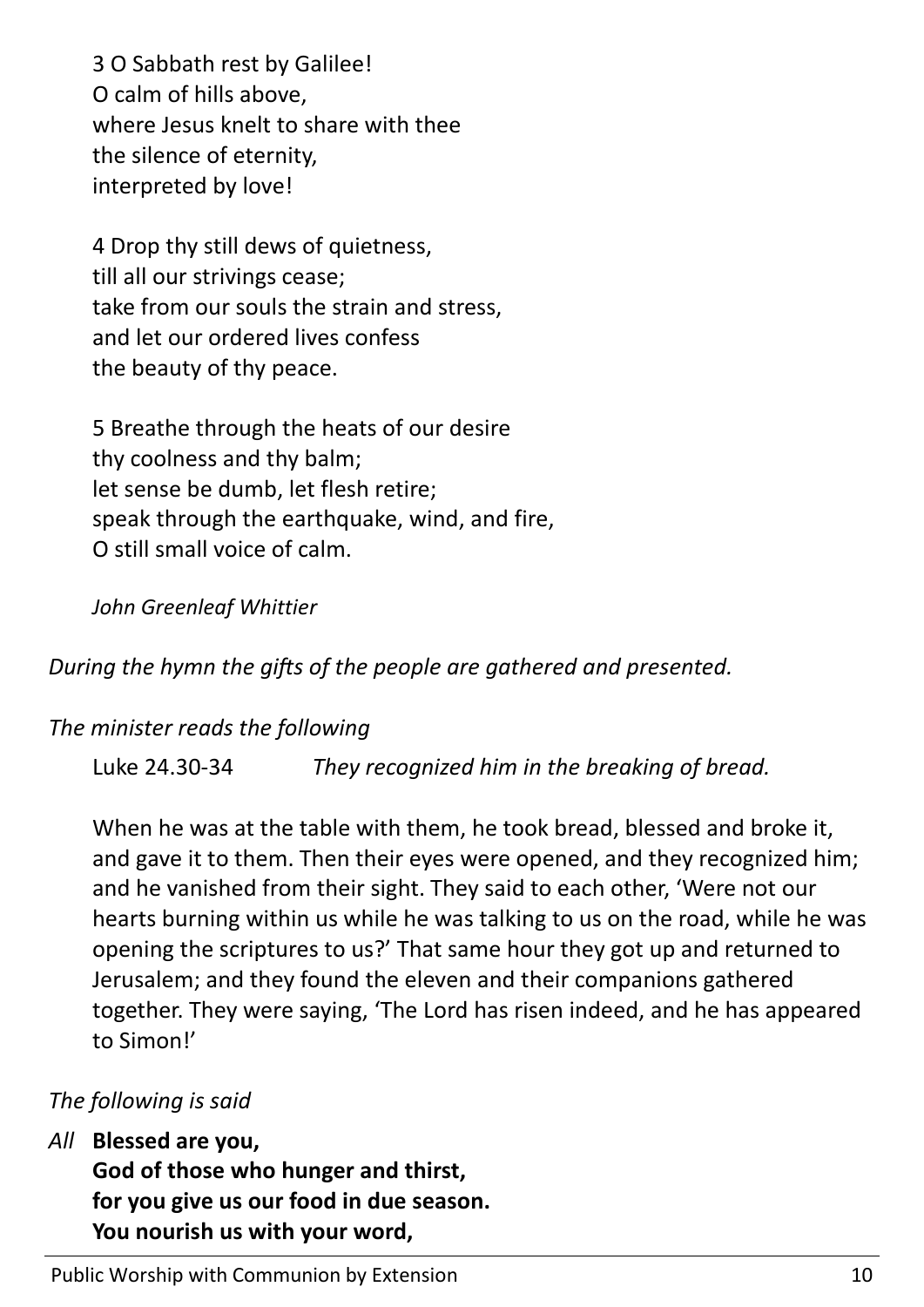**which is the bread of life. You strengthen us with your Spirit, the new wine of your Kingdom. In Christ you are food for the hungry, refreshment for the weary. Blessed are you, our Creator and Redeemer. Blessed be God for ever.** 

**The Lord's Prayer**

As our Saviour taught us, so we pray

*All* **Our Father in heaven, hallowed be your name, your kingdom come, your will be done, on earth as in heaven. Give us today our daily bread. Forgive us our sins, as we forgive those who sin against us. Lead us not into temptation, but deliver us from evil. For the kingdom, the power and the glory are yours, now and for ever. Amen.**

**Giving of Communion** 

*The minister says*

The Church of God, of which we are members, has taken bread and wine and given thanks over them according to our Lord's command. These holy gifts have been brought to us that we too may share in the communion of the body and blood of Christ.

*Silence is kept.*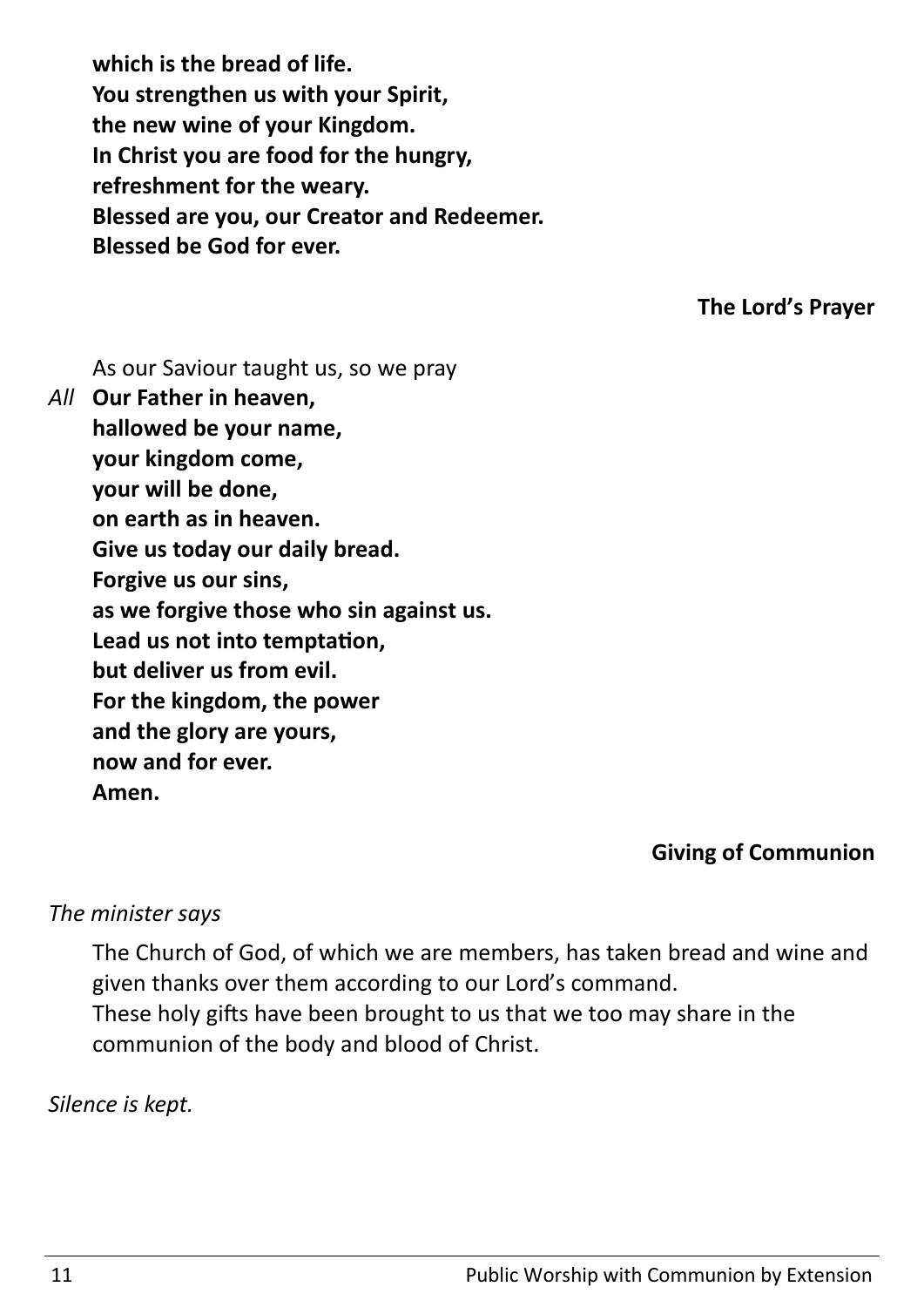## *The minister says*

Draw near with faith. Receive the body of our Lord Jesus Christ which he gave for you, and his blood which he shed for you. Eat and drink in remembrance that Christ died, and lives, for you, and feed on him in your hearts by faith with thanksgiving.

*All are welcome to come forward to receive communion or a blessing.* 

*Communion is offered in both kinds (bread and wine). Those who wish to receive communion in one kind (bread only) are assured that the Eucharist contains the full presence of Christ in both the bread and the wine.*

*During the administration of communion, anyone who does not wish to receive communion is invited to give thanks for the saving death and resurrection of Jesus and ask him to be with them now.* 

Thanks be to you, Lord Jesus Christ, for all the benefits you have given me, for all the pains and insults you have borne for me. Since I cannot now receive you sacramentally, I ask you to come spiritually into my heart. O most merciful redeemer, friend and brother, may I know you more clearly, love you more dearly, and follow you more nearly, day by day. Amen. *After the Prayer of St Richard of Chichester*

## **Prayer after Communion**

*Silence is kept.*

*The Post Communion prayer is said.*

Eternal Father, we thank you for nourishing us with these heavenly gifts: may our communion strengthen us in faith, build us up in hope, and make us grow in love; for the sake of Jesus Christ our Lord.

*All* **Amen.**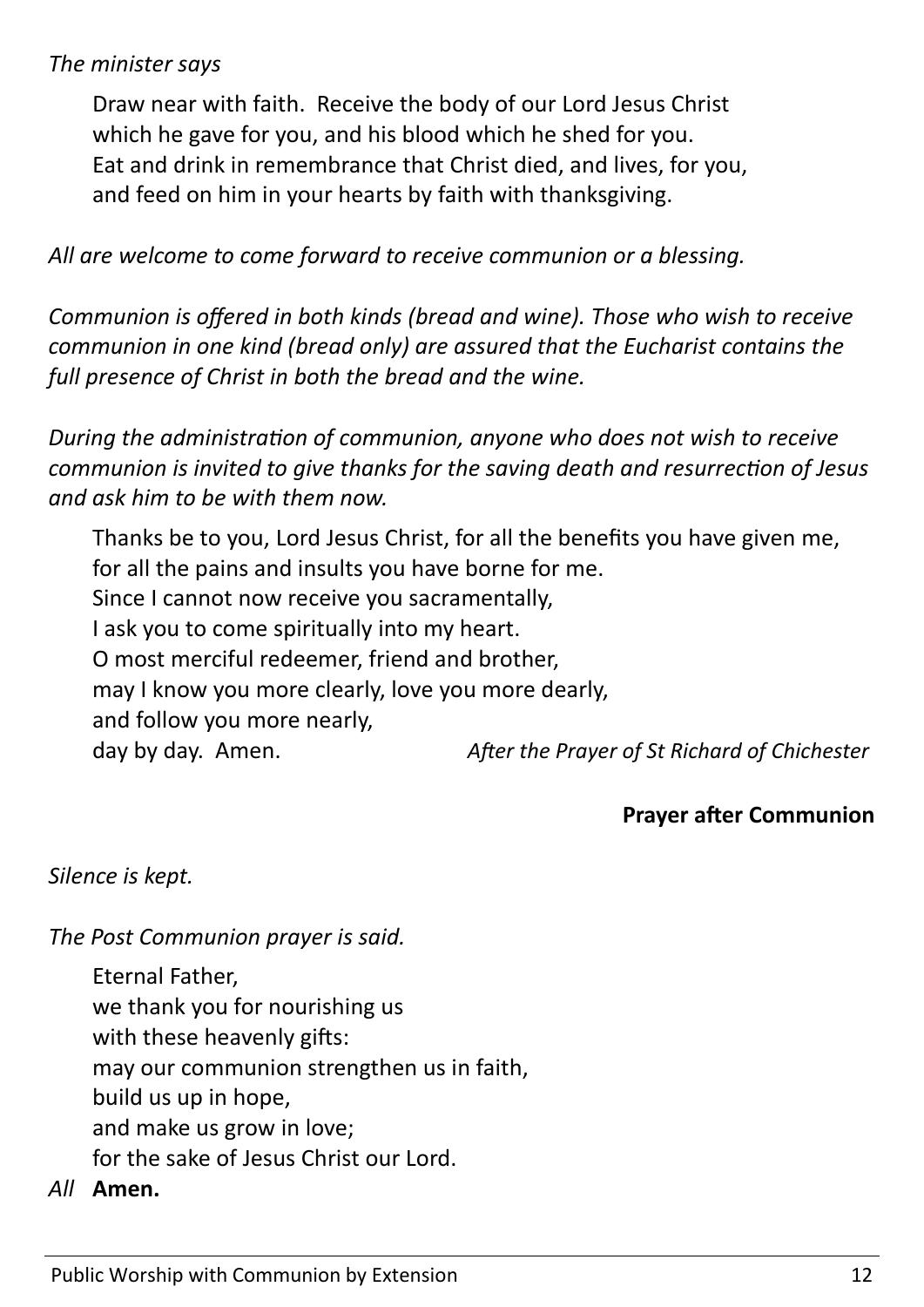*The following prayer is said*

*All* **Almighty God,**

**we thank you for feeding us with the body and blood of your Son Jesus Christ. Through him we offer you our souls and bodies to be a living sacrifice. Send us out in the power of your Spirit to live and work to your praise and glory. Amen.**

*The Diocesan Vision Prayer is said*



*All* **Heavenly Father,** 

**we embrace your call for us to make disciples, to be witnesses, to grow leaders and inspire children and young people. Give us eyes to see your vision, ears to hear the prompting of your Spirit and courage to follow in the footsteps of your Son, our Lord and Saviour Jesus Christ. Amen.** 

# *The Dismissal*

*Notices are given.*

**Hymn** Blessèd city, heavenly Salem

1 Blessèd city, heavenly Salem, vision dear of peace and love, who of living stones art builded in the height of heaven above, and with angel hosts encircled, as a bride dost earthward move!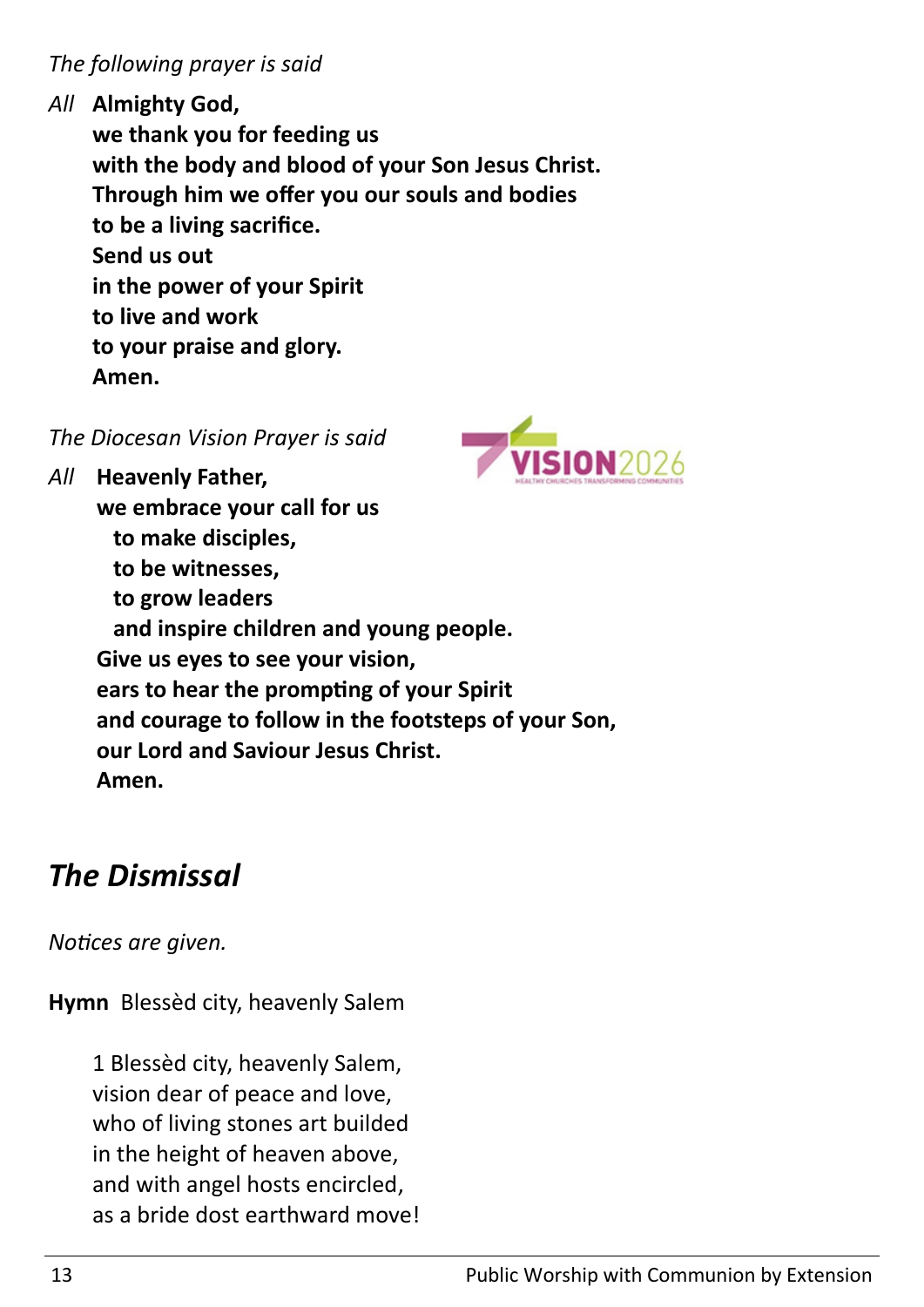2 Christ is made the sure foundation, Christ the Head and comer-stone, chosen of the Lord, and precious, binding all the church in one, Holy Sion's help for ever, and her confidence alone.

3 To this temple, where we call thee, come, O Lord of Hosts, to-day; with thy wonted loving-kindness hear thy servants as they pray, and thy fullest benediction shed within its walls alway.

4 Here vouchsafe to all thy servants what they ask of thee to gain, what they gain from thee for ever with the blessed to retain, and hereafter in thy glory evermore with thee to reign.

5 Laud and honour to the Father, laud and honour to the Son, laud and honour to the Spirit, ever Three, and ever One, consubstantial, co-eternal, while unending ages run.

*Urbs beat Jerusalem (Latin) trans. by John Mason Neale*

*The people share God's blessing with the following words*

*All* **The grace of our Lord Jesus Christ, and the love of God, and the fellowship of the Holy Spirit be with us all evermore. Amen.**